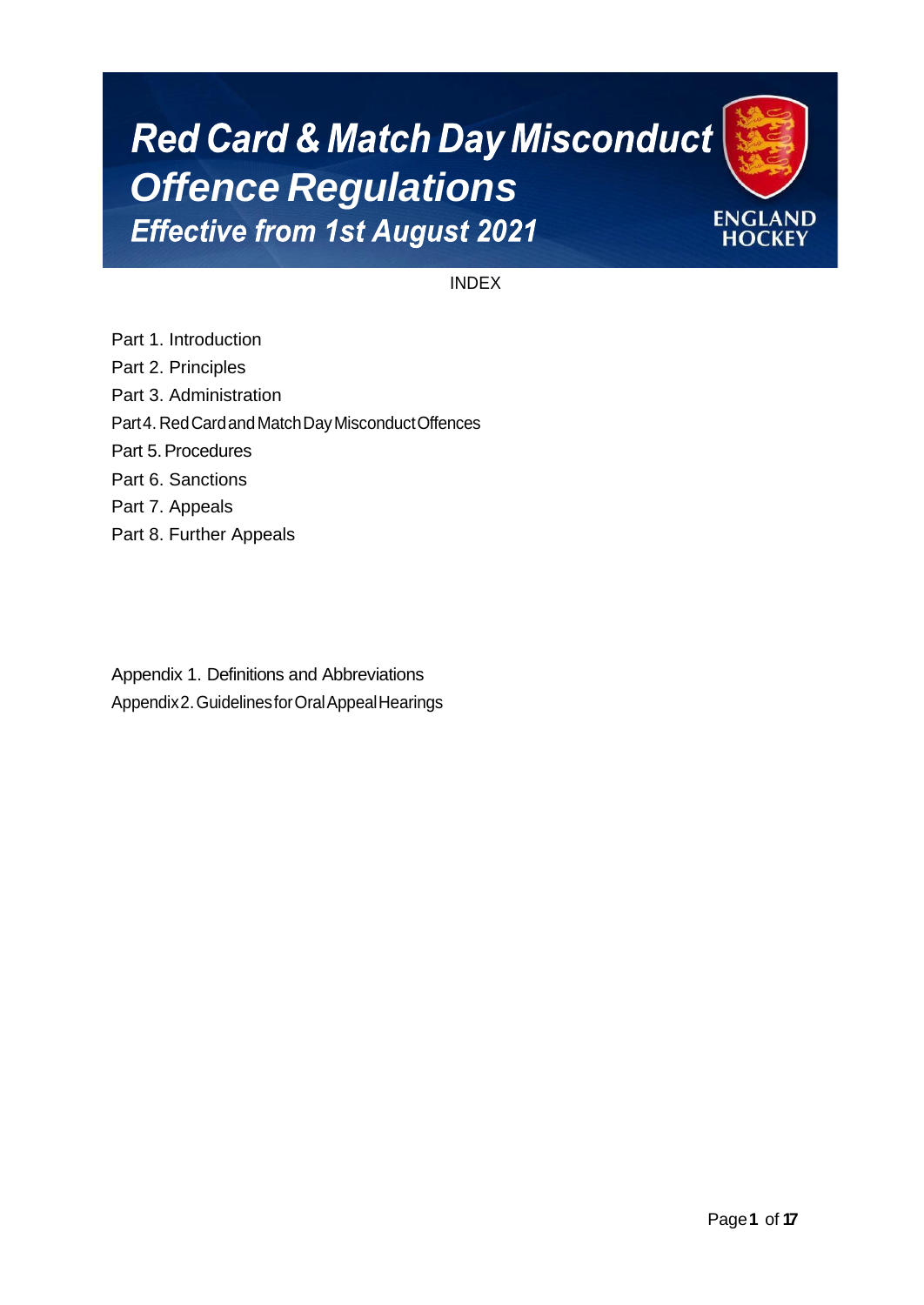# **1. INTRODUCTION**

1.1 These Regulations were approved by the Board of England Hockey on 19<sup>th</sup> March 2021 and are effective from 1<sup>st</sup> August 2021. They are part of the EH Code of Ethics and Behaviour and contain the procedure to be followed in the event of an umpire issuing a Red Card or reporting a Match Day Misconduct Offence. References herein to these Regulations are intended to refer to these Red Card and Match Day Misconduct Offence Regulations, and any reference to a numbered regulation is intended, unless otherwise stated, to be a reference to a numbered regulation in these Regulations.

1.2 Appendix 1 contains Definitions and Abbreviations for the purpose, so far as applicable, of both these Regulations and the Disrepute Offence Regulations.

1.3 Individuals appointedfromtimetotime asCDOs,AADAs, ADAs, theNDOandmembers ofADAPs, the NDP and the EH Appeal Panel shall be appointed as such for the purpose of both these Regulations and the Disrepute Offence Regulations.

1.4 Forthe avoidance of doubt, nothing inthese Regulations shall preclude a Disrepute Complaint being made,whetherbyanyumpireorotherwise,inrespectofanyincidentoccurringduringamatchorona matchdaythathasbeenorcouldhavebeenthesubjectofaRedCardoranMMO,buttheDisciplinary Body considering any such Disrepute Complaint shall have regard to any sanction that may have been imposed under these Regulations when considering any further sanction to be imposed under the Disrepute Offence Regulations.

1.5 Words importing any gender include every gender.

# **2. PRINCIPLES**

2.1 EHistheNationalGoverningBodyforthesportofhockeyinEngland.Itisatermofmembershipof EH that Members agree to be bound by the provisions of the EH Code of Ethics and Behaviour. No individual may play, coach, umpire, administer or otherwise participate in the sport of hockey in England within the scope of the organisation and administration of EH without also being subject to the authority of EH. In so participating all such individuals, and where the individual is a young person under the age of 18 that person's parent or guardian on the individual's behalf, agree to abide by the EH Code of Ethics and Behaviour and to be subject to the procedures and sanctions prescribed.

2.2 These Regulations form the framework to ensure the maintenance of discipline and to penalise any actionormisconductbyparticipantsduringamatch,oronmatchday,asdecidedbyamatch umpire.

2.3 Save that EH may from time to time exempt any competition or tournament to which EHF or FIH appoints a Technical Delegate from the application of these Regulations in whole or in part, EH will deal with those participating in the sport of hockey in England, or abroad where any individual or affiliated body has remained subject to the jurisdiction of EH, in relation to discipline matters in accordance with these Regulations, but nothing herein shall affect any other powers and rights to deal with them conferred by the Memorandum and Articles of EH or by any other regulations ofEH.

2.4 All affiliated bodies are responsible for implementing these Regulations and for the general discipline of their players, coaches, umpires, officials andspectators.

2.5 Itis theresponsibilityofeach affiliatedbodytoensurethatall individuals participating inanyway in the sport of hockey as part of or connected with the affiliated body are aware of the provisions of these Regulations and of the sanctions prescribed in them. Alleged ignorance of these Regulations or of the sanctions by any individual or affiliated body that is subject to these Regulations will not be a defence to any breach of these Regulations.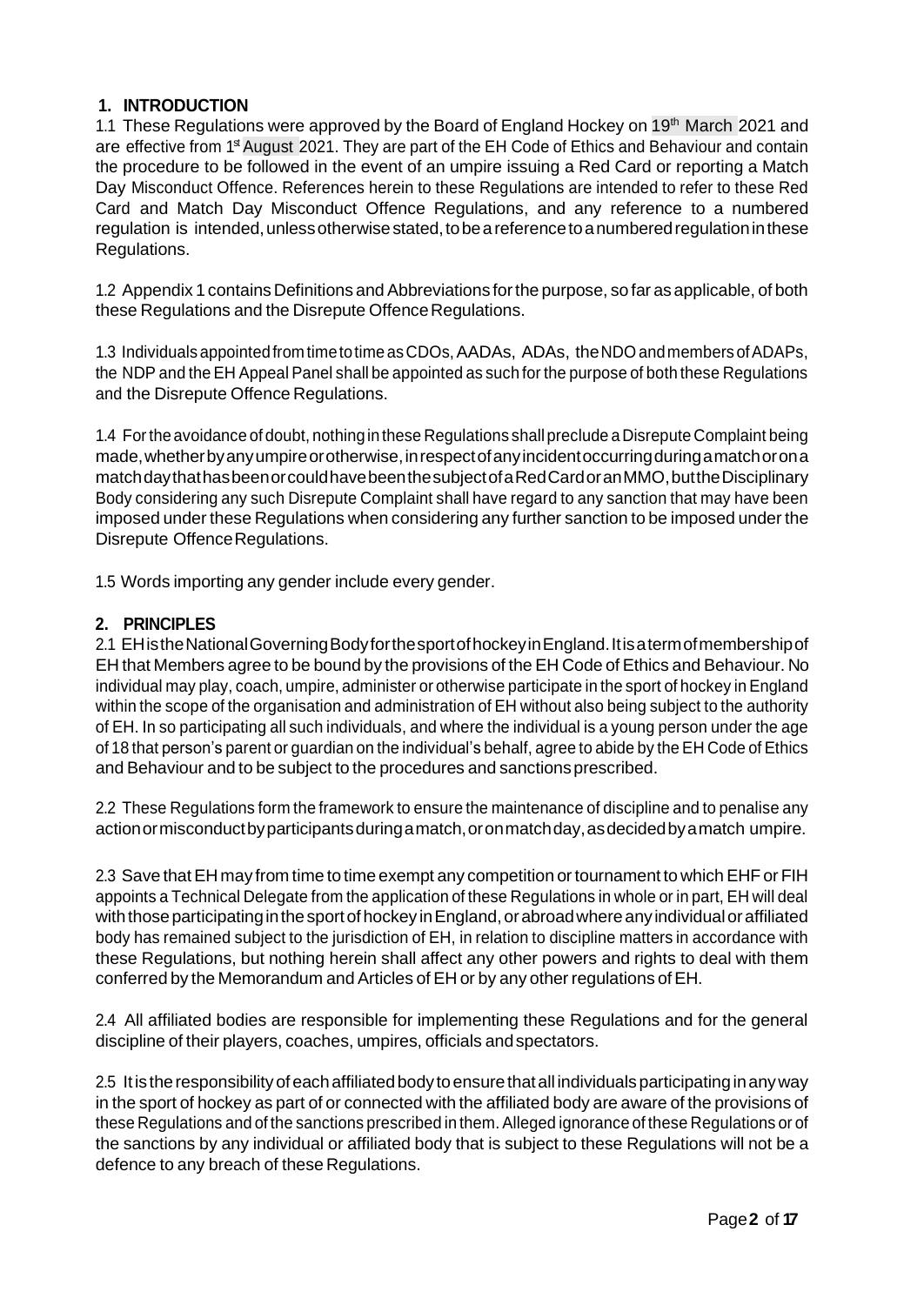2.6 These Regulations contain provisions for the imposition of certain mandatory minimum periods of suspension. These are included to ensure uniformity, to protect and preservethe good name of the sport of hockey, and to limit the calls on the time of voluntary officials and umpires in holding disciplinary hearings. However there is provision for representations to be made to a Disciplinary Body and, ultimately, for an Appeal, except in respect of the first 16 days of any mandatory minimum suspensionimposedforaRedCardOffenceoranMMO.Ifandtotheextentthatanyaffiliatedbodyor league imposes any disciplinary sanction such sanction may be concurrent with or in addition to a sanction imposed under these Regulations but shall not reduce a sanction imposed pursuant to these Regulations.

2.7 A computer database of all offences committed under these Regulations and of action taken shall bemaintainedbyEHforaperiodofsevenyearsfollowingtheoffence.Subjecttotheprovisionsofany relevant legislation in force from time to time regulating the disclosure of personal information, any individual or affiliated body may obtain, upon written application to EH and payment of an administrationfee,asummaryoftherecordeddetailsthatrelatetothatindividualortheaffiliatedbody concerned.

2.8 If a Red Card has been issued or an MMO committed, the terms of these Regulations, including any mandatory minimum periods of suspension and any additional or other sanctions, shall come into effect regardless of whether criminal investigations or any criminal or civil court proceedings have been instigatedbyanypartyandnotwithstandingtheoutcomeofanysuchinvestigationsor proceedings.

2.9 EHreservestherighttoimposesuspensionortakeanyotheractionasitmaythinkfitagainstany individual or affiliated body that has been the subject of a criminal investigation or of criminal or civil proceedings.

2.10 NeitherEH, nor any body orindividual who exercises powers underthese Regulations in good faith, shall be liable in law, notwithstanding any neglect or failure to follow procedures or time constraints specified in these Regulations. Anybody or individual exercising in good faith any powers set out in the Regulations shall be entitled to a full indemnity from EH in respect of any liability whatsoever and howsoever incurred as a consequence of the exercise of such powers.

2.11 EHreservestherighttodealwithanymatterrelatingtoyoungpersonsundertheageof18under the Safeguarding and Protecting Young People Regulations.

# **3. ADMINISTRATION**

3.1 Implementation procedures are intended to improve consistency, both in respect of the sanctions being imposed for the same offence and in the interpretation of umpires' RCRFs. For the purpose of considering the application and efficacy of these Regulations, the NDO shall from time to time convene meetings of all ADAs and ADAs shall from time to time convene meetings of the ADP in their respective Areas. The ADP shall from time to time convene meetings for CDOs in their respective Areas.

3.2 EachAreashall appoint an ADP. This will consist of an ADA and at least 2 AADAs. One AADA can be nominated as Deputy to the ADA as and when required. Anydisciplinarydecisioninrespect ofanindividualparticipatingforan ADA or an AADA's Club should be delegated to another member of the ADP.

3.3 Every Club should appoint a CDO who is intended to be the first point of contact for the relevant Disciplinary Body in matters covered by these Regulations. The relevant CDO is responsible for ensuring that the officers of the CDO's Club and any individual who is the subject of any disciplinary procedure is kept fully informed of any steps taken in the disciplinary process and any sanction imposed. The CDO's details, including name, address, telephone number and email address, should be sent to the relevant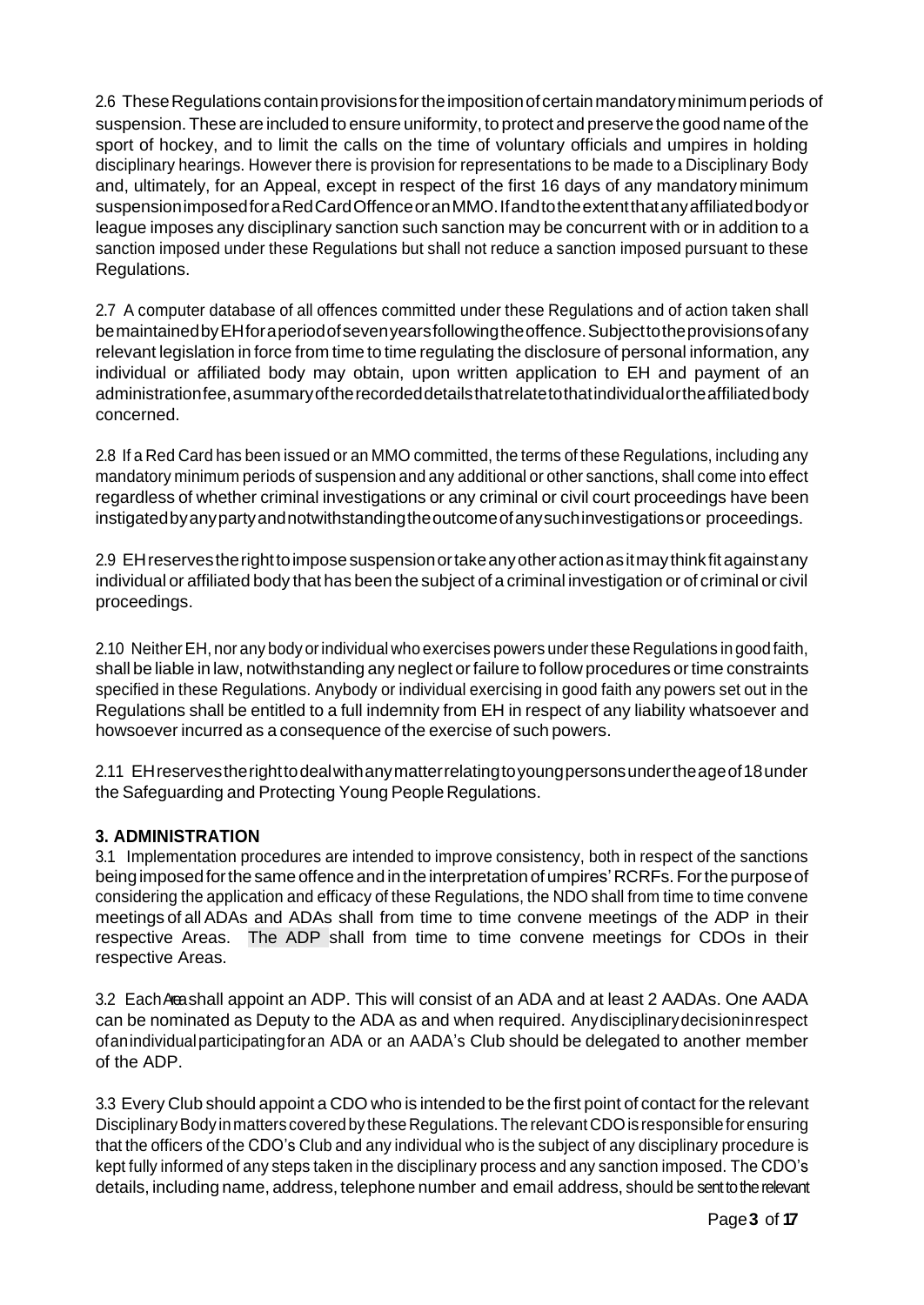ADA. Onachangeof CDO, the relevant ADA should be informed, and the new details sent to him, within 14 days of the appointment. If a Club fails to appointaCDOortokeeptherelevantADAinformed with the up-to-date details of its CDO, the Club's secretary or primary contact as registered with EH shall be deemed to be the CDO of the Club.

3.4 A person shall be appointed by EH as the NDO for the purposes of these Regulations. EH may from timetotimeauthorisetheNDOtocarryoutanyofthefunctionsofEHreferredtointheseRegulations.

3.5 There shall be an NDP consisting of the eight ADAs which shall sit with an independent Chairman appointed by EH. The Chairman shall not be an officer or employee of EH or a currently serving ADA or AADA.

3.5.1 For the purpose of any decision to be made by the NDP the Chairman shall request no fewer than two other members to act with him as the NDP provided that any person who is a member of an affiliated body directly concerned in the incident to be adjudicated upon shall not be a member of the NDP for the purpose of any decision relating to that incident.

3.5.2 The Chairman may, with the consent of EH, appoint a Deputy from time to time to act as Chairman where the Chairman is unable or unavailable to chair the NDP. Any such Deputy shall not be an officer or employee of EH or a currently serving ADA or AADA.

3.6 All communications, notifications and correspondence relating to matters within the jurisdiction of theNDPshallbesenttotheNDO,whoshallco-ordinatemeetingsoftheNDPwhereverheldanddeal with notification of any decisions required to be made by theNDP.

#### 3.7 Each Area shall establish an ADAP

3.7.1 The Area shall appoint annually an independent Chairman of its ADAP. The Chairman shall not be an officer or employee of EH or currently a member of the ADP.

3.7.2 The Area shall appoint annually such number of persons as the Area shall think fit as ADAP members. Such persons may be currently servingAADAs.

3.7.3 For the purpose of any hearing or decision to be made by an ADAP, the Chairman shall request two of the Panel members to act with him as the ADAP provided that no person who has previously been involved in adjudicating on any matter to be referred to the ADAP or is a member of an affiliated body directly concerned in the incident that led to the decision being appealed against shall be a member of a ADAP for the purpose of any hearing or decision relating to thatmatter.

3.7.4 The ADAP may appoint a person to act as Secretary to the ADAP and shall from time keep the ADA and all AADAs in the relevant Area fully informed as to the contact details of the Secretary and, in particular, the address, including any fax number or email address, to which any documents may be sent. If a Secretary is not appointed, the ADA of the particular Area shall be deemed to be the Secretary.

3.7.5 The Chairman may, with the consent of the Area, appoint a Deputy from time to time to act as Chairman where the Chairman is unable or unavailable to chair an ADAP. Any such Deputy shall not be an officer or employee of EH or a currently serving member of the ADP.

#### 3.8 There shall be an EH Appeal Panel.

3.8.1 EH shall appoint annually an independent Chairman of the EH Appeal Panel. The Chairman shall not be an officer or employee of EH or a currently serving member of an ADP.

3.8.2 The Area Standing Committee shall appoint annually up to six persons as EH Appeal Panel members. Such persons may be currently serving AADAs.

3.8.3 For the purpose of any hearing or decision to be made by the EH Appeal Panel, the Chairman shall request any two of the Panel members to act with him as the EH AppealPanel.

3.8.4 No person who has previously been involved in adjudicating on any matter to be referred to the EH Appeal Panel or is a member of the affiliated body directly concerned in the incident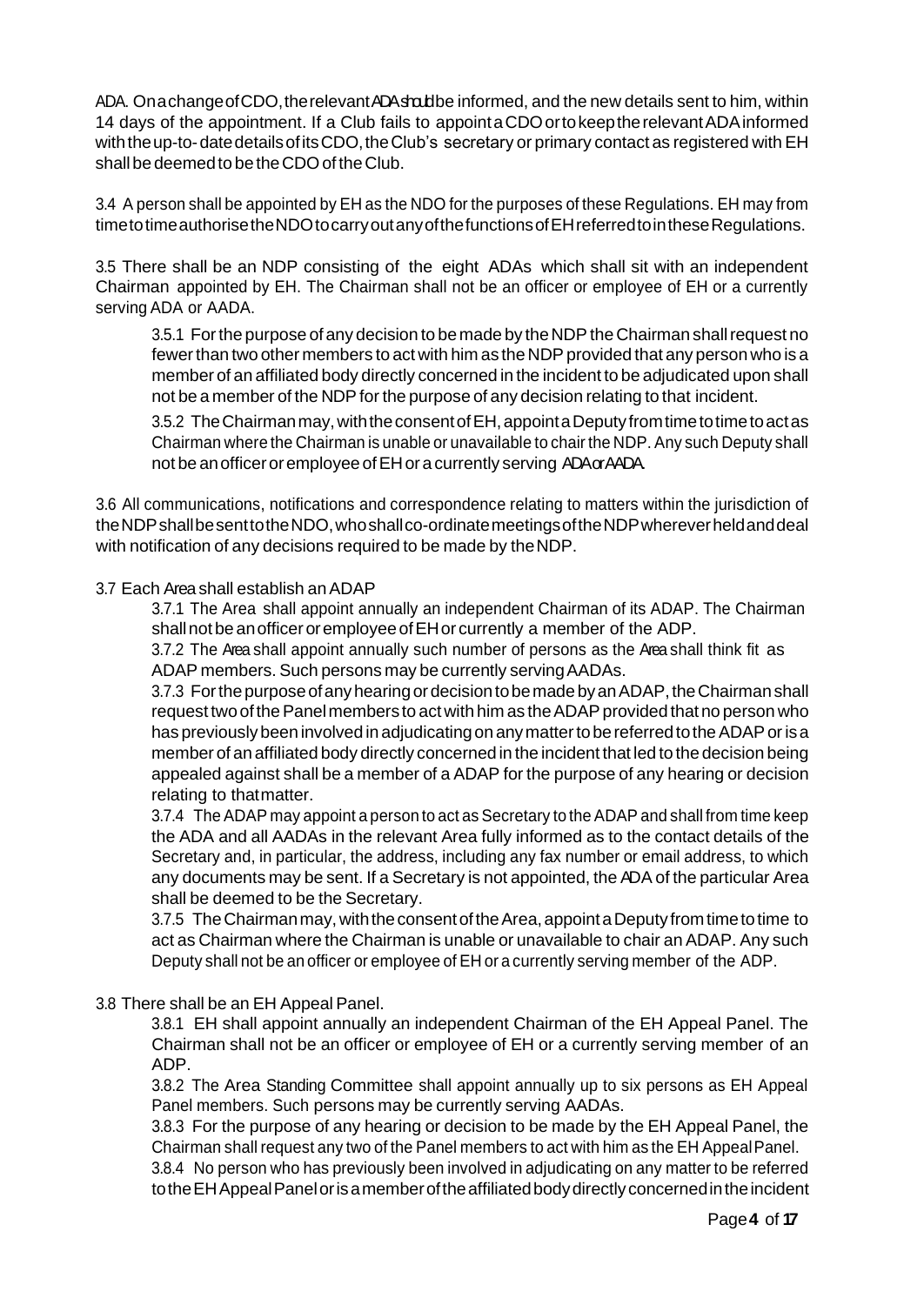thatledtothedecisionbeingappealedagainst shallbeamemberoftheEHAppealPanelfor the purpose of any hearing or decision relating to that matter.

3.8.5 The NDO shall act as secretary to the EH AppealPanel.

3.8.6 TheChairmanmay,withtheconsentofEH,appointaDeputyfromtimetotimetoactas ChairmanwheretheChairmanisunableorunavailabletochairtheEHAppeal Panel.

Any such Deputy shall not be an officer or employee of EH or a currently a member of an ADP.

3.9 The NDP shall, subject to the right of appeal contained herein, be the relevant Disciplinary Body for the purposes of these Regulations relating to Red CardOffences and MMOs arisingin:

- a) the EHL
- b) any EHLPlay-offs
- c) the England Hockey Tier 1 Championships in the round for the last 64onwards
- d) the EH Indoor Championships (Super6s)
- e) any other national Championships or stage of a competition as may be so designated by EH Competitions Department
- f) Futures Cup,
- g) any International senior or age groupmatch

3.10 The ADP of the Area through which the club for which the offender was participating is affiliated shall be the relevant Disciplinary Body for all other hockey.

3.11 Forthe purposes of these Regulations notification of decisions and receipt of any communications maybebyfirstclasspost,orbyfax,orbyemail.Unlessprovedtohavebeenreceivedearlier,the time ofreceiptofanyformalcommunication,notificationorothercommunicationshallbedeemedtobe no later than 24 hours after the envelope containing the communication was posted, if sent by first class post, or 24 hours after any fax or emailwas sent.

3.12 Save as provided in Regulation 7.5.2 no appeal will be allowed in respect of a failure to comply with any time limits herein specified, and the decision of the relevant ADP, Secretary to a ADAP or the NDO shall be final in all matters relating to dates for service or notification.

#### **4. RED CARD AND MATCH DAY MISCONDUCT OFFENCES**

4.1 A RedCard may only be issued in respectof an offence or othermisconduct committed during a match.Amatchshallbedeemedtobeallthattimebetweenthecommencementofagameofhockey anditscompletion andshallincludeanyextratimeplayedand/oranypenaltystrokecompetition,the half-time interval and any other interval between the aforementioned phases of the match. A Red Card may be issued to any person participating in the match, including players on the pitch, substitutes and team officials (managers, coaches, physiotherapists and doctors who are part of a team's squad) whether or not a formal team sheet has been submitted.

4.2 ARedCardOffenceisabreachoftherulesofhockeyorothermisconductforwhichanypersonis permanently suspended by an umpire from further participation in the match (whether or not, for whateverreason acceptable to the relevant Disciplinary Body, a Red Card is actually shown). In addition to the sanctions hereinafter provided for in these Regulations, where a Red Card is issued to a team official or a player who at the time the Red Card is issued is not playing in the match, the offending team is required to withdraw a player from the field of play and the offending team shall thereafter play for the remainder of the match with one fewer player.

4.3 AnMMOiscommittedwhenatanytimeduringthedayofamatch,butexcludingthetimefromthe start to the end of the match, a person due to participate or who has participated in the match misconducts himself in such a way that one of the match umpires decides (a) would have warranted the issue of a Red Card had such misconduct occurred during the match, and (b) is to be reported as an MMO, and on the day of the match the umpire so informs the offender or the team captain, a team official or CDOof the affiliated body forwhich theoffenderis to participate or has participated on the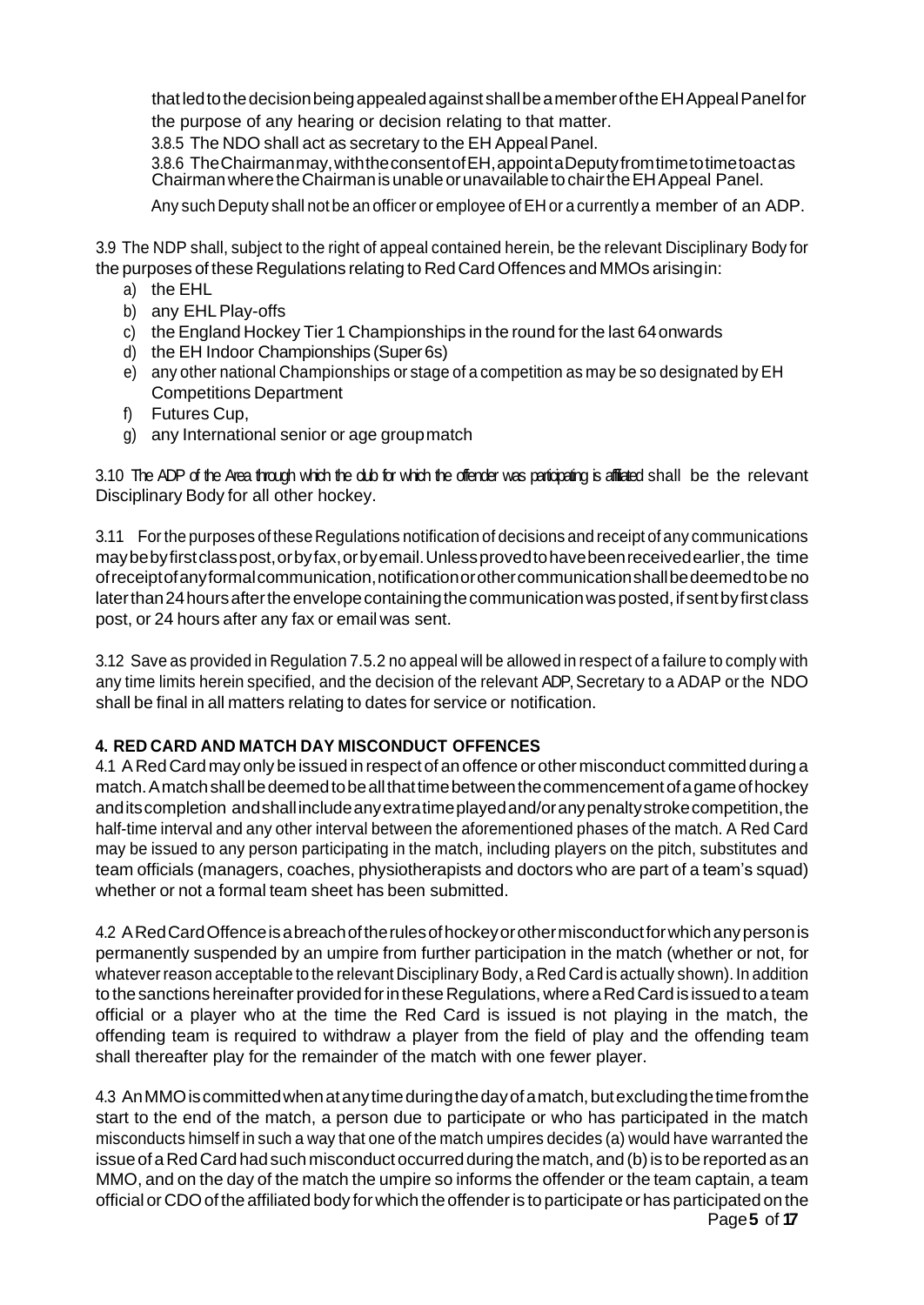day of the relevant match that the offender's misconduct is to be reported as anMMO.

4.3.1 Insuchcasesinwhichtheumpirehasnotifiedtheteamcaptain,ateamofficialorCDO, as soon as is reasonably practicable after being informed by the umpire that the misconduct of the offender is to be reported as an MMO, the team captain, a team official or CDO must so inform theoffender.

4.4 The issuing of a Red Card or the commission of an MMO shall result in the recipient being subject to an immediate mandatory minimum period of suspension of 16 days from playing, umpiring, or acting, either from the sides of the pitch or on the pitch, as a team coach, team official or any match official during any hockey match or event, which falls within the jurisdiction of EH. The offender is not automatically excluded from any hockey activity other than that specified in this Regulation.

4.5 TheonlycircumstanceinwhichaRedCardmaybewithdrawnisif,followingtheconclusionofthe match in which the Red Card was issued, the umpire who issued the Red Card is satisfied that there has been a case of mistaken identity. In such a case the umpire shall withdraw the Red Card and, if satisfied as to the identity of the actual offender, may report the behaviour of the actual offender as an MMO.

4.6 ThestepstobetakenfollowingtheissueofaRedCardorthecommissionofanMMOaresetoutin Part 5.

4.7 The sanctions to be imposed where a Red Card is issued or an MMO is committed are set out in Part 6.

## **5. PROCEDURES**

5.1 When a Red Card has been issued or an MMO committed:

5.1.1 The offender and the affiliated body (in particular the captain of the relevant team) for whichtheoffenderistoparticipateorhasparticipatedshallprovidetheumpirewhoissuedthe Red Card or is to report the MMO with all the information he may reasonably require for the purposeofcompletinganRCRF.5.1.2.Itistheresponsibilityoftheoffendertoensurethatthe affiliated body has sufficient details about theoffendertoenable theaffiliated body to giveto the relevant Disciplinary Body all the information required by the Disciplinary Body and to enable the affiliated body to provide the offender with copies of any documents sent to the affiliated body in connection with the offence in sufficient time for the offender to comply with any time limits prescribed in these Regulations.

5.1.2 All communications between the Disciplinary Body and the offender up to and including thePNFshouldbesenttotherelevantaffiliatedbodytobeforwardedbytheaffiliatedbodyto the offender.

5.1.3 It is the responsibility of the affiliated body to provide the offender with copies of all relevantdocumentssenttotheaffiliatedbodybytheDisciplinaryBodyinsufficienttimeforthe offender to comply with any time limits prescribed in these Regulations.

5.1.4 Where the affiliated body is a Club, all communications sent by the Disciplinary Body shall be sent to the Club's CDO.

5.2 The umpire who issued the Red Card or is to report the MMO shall, within 72 hours, send a completed RCRF:

5.2.1 where the relevant Disciplinary Body is the NDP, to the NDO.

5.2.2 where the relevant Disciplinary Body is an ADP to the ADA of the Area through which the affiliated body for which the offender was participating, is affiliated.

5.2.3 Iftheoffenderand/or theumpireissuingtheRedCardorreportingtheMMOwasunder the age of 18 at the time of the offence, on receipt of the RCRF the relevant Disciplinary Body shall send acopy ofthe RCRF to the EH Ethics and Welfare Manager.

5.3 Where the relevant Disciplinary Body is the NDP, the NDO shall, within 48 hours of receipt of the RCRF, consult with the NDP which shall decide whether the offence described in the RCRF falls into a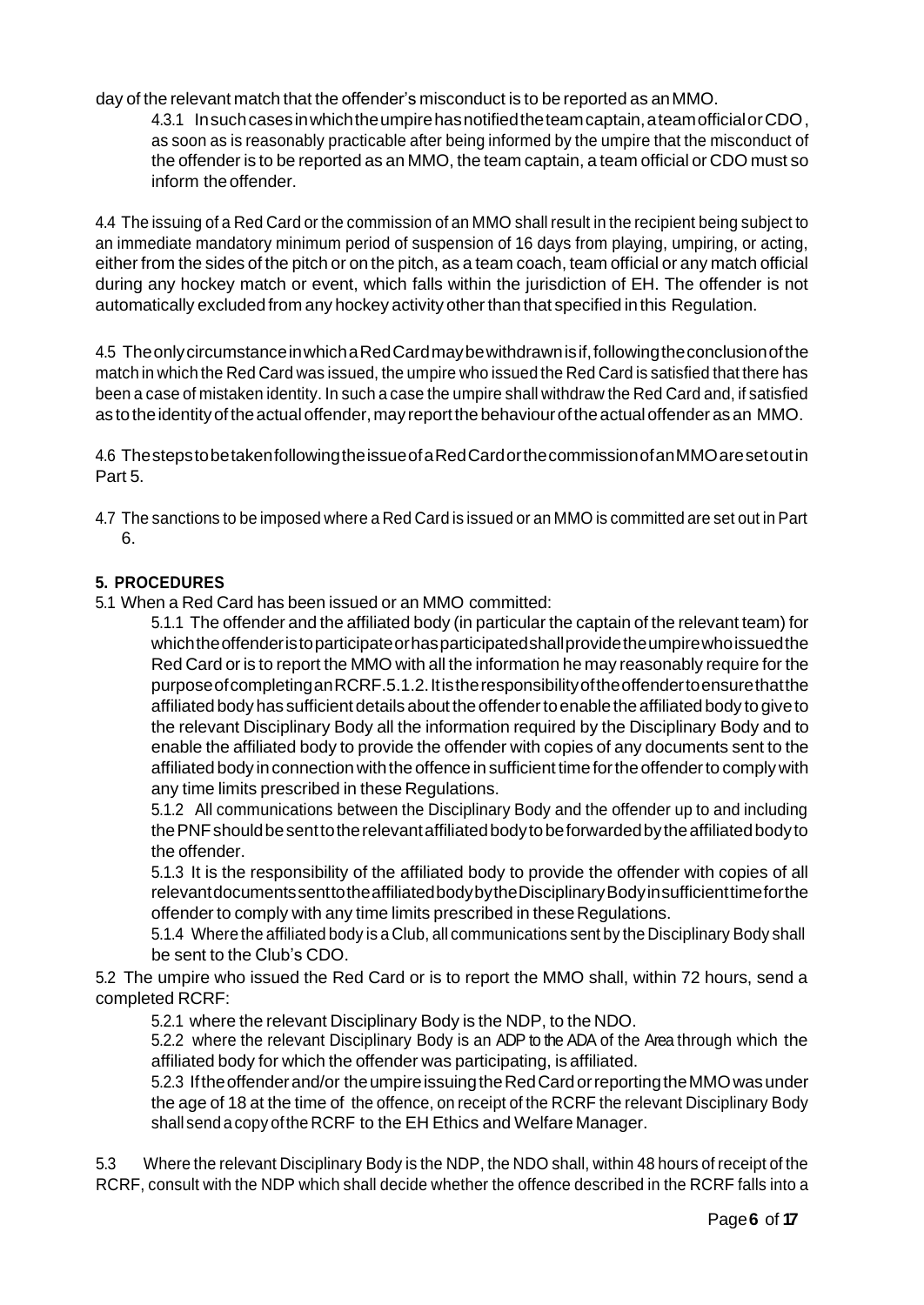category that attracts a mandatory period of suspension of more than 16 days and the form of notification to be sent to the offender.

5.4 Where the offence described in the RCRF falls into the category that attracts a mandatory period of suspension of 16 days and no more and the relevant Disciplinary Body decides that Regulations 6.5 and 6.7 are not applicable, the Disciplinary Body shall, as soon as reasonably practicable, and in any case within 72 hours of receipt of the RCRF, notify its decision to the offender and the relevant affiliated bodybycompletingandsendingtotheaffiliatedbody,togetherwithacopyoftheRCRF,aPNF.Such notification shall contain details of the sanction imposed and succinct reasons for the decision.

5.5 Where the offence described in the RCRF falls into a category that attracts a mandatory suspension of more than 16 days or, in the opinion of the relevant Disciplinary Body, ought to attract a period of suspension of more than 16 days, the Disciplinary Body shall, as soon as reasonably practicable, and in anycasewithin72hoursofreceiptoftheRCRF,sendtherelevantaffiliatedbodyacopyoftheRCRF.

5.5.1 The offender and/or his affiliated body may make representations in writing to the Disciplinary Body as to the offence committed, the category set out in Regulation 6.4 into which the offence should fall, and any matters which the offender wishes to have taken into considerationregardinganysanction.SuchrepresentationsmustbereceivedbytheDisciplinary Bodynotlaterthan4.00pmonday10ofthe16-dayperiodofsuspensionimposedpursuantto Regulation 6.3.

5.5.2 Uponreceiptofsuchrepresentations,orafter4.00pmonday10ofthe16-dayperiodof suspension imposed pursuant to Regulation 6.2, whichever is the sooner, the relevant Disciplinary Body shall, within 72 hours thereafter, reach its decision on the offence and the sanctiontobeimposedandnotifytheoffenderandtherelevantaffiliatedbodybycompleting and sending to the affiliated body a PNF. Such notification shall contain details of the sanction imposed and succinct reasons for the decision.

5.5.3 Not later than 7 days after receipt of the PNF the offender may appeal against the decision in accordance with the procedure set out in Part 7.

5.5.4 An Appeal pursuant to Regulation 5.5.3 shall not in itself have the effect of staying, suspending or varying the decision of the relevant Disciplinary Body. Only the Chairman of the relevant Appeal Body shall have the power to stay or vary any sanction pending the Hearing of an Appeal, and then only if an application is made to the Appeal Body by the offender. The decision whetherto stay, suspend or vary any sanction pending an Appeal shall be in the sole discretion of the Chairman from whose decision there is no right of Appeal. Such an application will not be successful if in the opinion of the Chair it is intended to simply delay the imposition of the sanction.

5.6 IfanaffiliatedbodyimposesanadditionalsanctionpursuanttoRegulation6.5,itshall,inaddition to notifying the offender, within 72 hours of the imposition of such sanction, notify in writing the relevant Disciplinary Body. Where an affiliated body has imposed an additional sanction on a person whoat the time of the offence was under the age of 18, the relevant Disciplinary Body on being notified by the relevant affiliated body shall send a copy of such notification to the EH Ethics and Welfare Manager.

5.7 Incases where the relevant DisciplinaryBody is the NDP, the NDOshall, in addition to the provisions contained in Regulation 5.4 or Regulation 5.5.2, within 72 hours of the decision pursuant to Regulation 5.4 or Regulation 5.5.2, sendto:

- a) the relevant ADA, 1 copy each of the RCRF and thePNF;
- b) the umpire who issued the Red Card or reported the MMO, a copy of the PNF.

5.8 In cases where the relevant Disciplinary Body is anADP, the ADAshall, in addition to the provisions contained in Regulation 5.4 or Regulation 5.5.2, within 72 hours of the decision pursuant to Regulation 5.4 or Regulation 5.5.2, sendto:

a) the NDO, a copy of the RCRF and thePNF;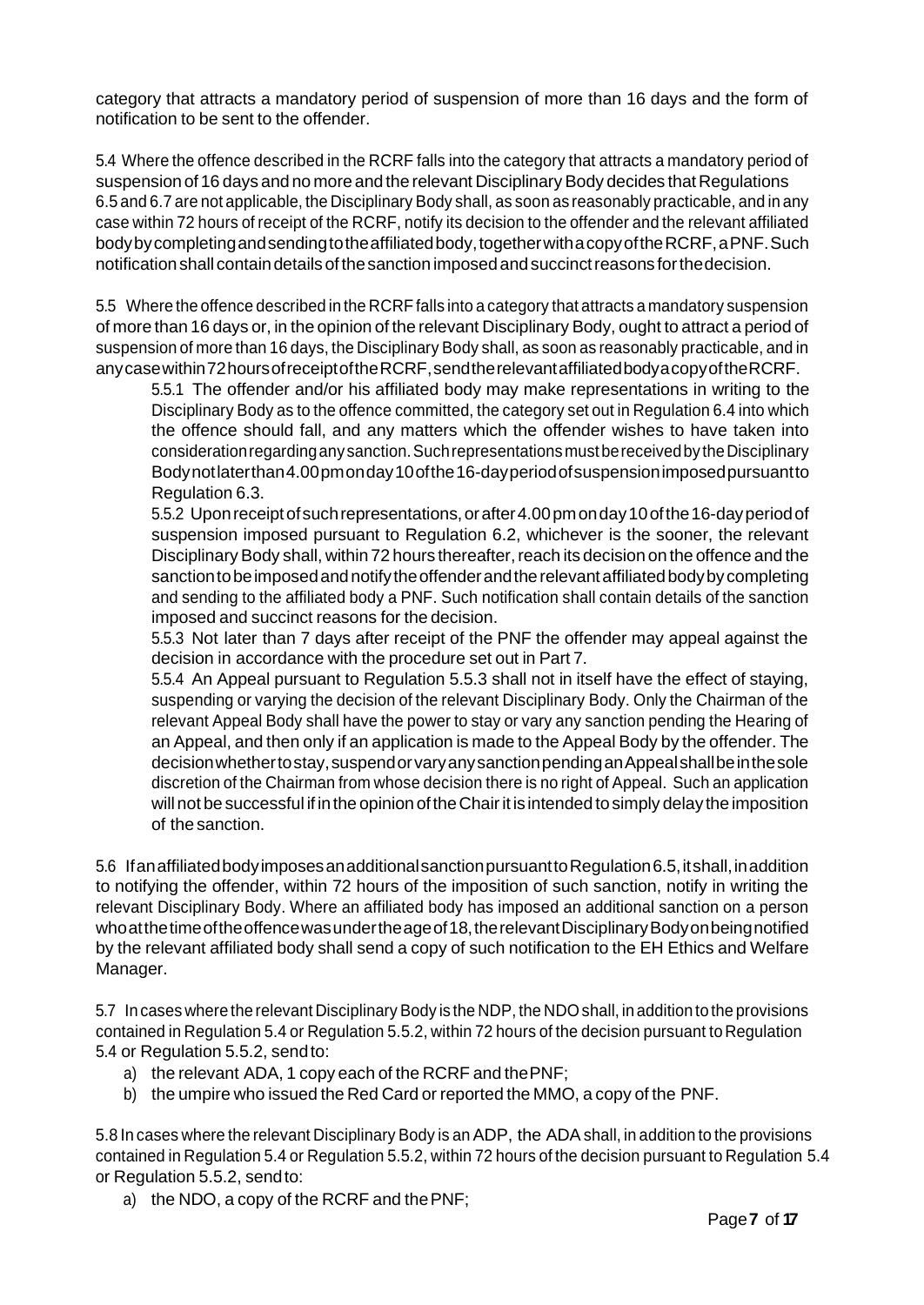b) the umpire who issued the Red Card or reported the MMO, a copy of the PNF.

5.9 Inallcaseswheretheoffenderand/ortheumpireissuingtheRedCardorreportingtheMMOwas under the age of 18 at the time of the offence, the relevant Disciplinary Body shall send a copy of the PNF to the EH Ethics and Welfare Manager.

5.10 ItistheresponsibilityoftheaffiliatedbodyforwhichtheoffenderwasparticipatingwhentheRed Card was issued or the MMO committed to implement any sanction imposed by a relevant Disciplinary Body.Inallcasestheoffendershallberesponsibleforinforminganyotheraffiliatedbodyofwhichthe offenderisamemberofthesanctionthathasbeenimposed.Anyfailurebytherelevantaffiliatedbody to implement any sanction or by the offender to inform any other relevant affiliated body shall be deemed to be a Disrepute Offence.

## **6. SANCTIONS**

6.1 The mandatory minimum period of suspension, as set out in Regulation 6.2, shall consist of consecutive days beginning immediately after the match in which the Red Card was issued or immediately after the offender is informed that the MMO is to be reported. The day on which the Red Card was issued or the MMO was committed shall count as day one of the suspension.

6.2 Aperson issued with a Red Card or committing anMMO shall automatically be suspendedfor a mandatory minimum of 16 days; except in the circumstances set out in6.3.

Save as may be provided as the consequence of an exemption pursuant to Regulation 2.3, this applies to tournaments as well as to a single match.

6.3 Where a person has committed a red card offence which consisted of two separate, but the same, minor offences forwhich a yellow card was awardedforthe first offence (see Rule 2.3 e of Umpiring, page 44, FIH Rules of Hockey from 1 January 2019) there shall be no further period of suspension. A minor offence is defined as an offence which does not involve

- i. any used, attempted or threatened physical violence or
- ii. any dissent towards an umpire, properly appointed tournament or match official.

6.4 Where the relevant disciplinary body believes that based on the evidence the category of red card awarded by the umpire is inappropriate, in keeping with the guidelines contained within the Regulations herein, may amend the category of red card awarded providing written reasons for the decision to amend.

6.5 The mandatory minimum periods of suspension forthe following offences shallbe:

|                 |                                                                                                                                    | No. day's suspension |
|-----------------|------------------------------------------------------------------------------------------------------------------------------------|----------------------|
| a)              | where physical violence is not used, attempted or threatened                                                                       | 16                   |
| b)              | where physical violence is <b>used, attempted or threatened</b> to a player or<br>any other person                                 | 30                   |
| $\mathcal{C}$ ) | where physical violence is <b>used, attempted or threatened</b> to an umpire<br>or properly appointed tournament or match official | 60                   |

6.6 In addition to the mandatory minimum suspension, any relevant Disciplinary Body or the affiliated body for which the offender was participating may impose any additional sanction, including further suspension, as it may deem fit. The date of the commencement of any additional period of suspension shall be at the discretion of the relevant Disciplinary Body or affiliated body as the case may be, which shall have powerto direct that there should be one or more breaks in the period of suspension. When a Penalty Notification Form has been issued imposing a period of suspension but the relevant disciplinary body considers that, due to subsequent exceptional circumstances, it is likely that little or no hockey will be played and that the requirement to serve all or part of that suspension would potentially be negated, the disciplinary body may review its original decision and issue a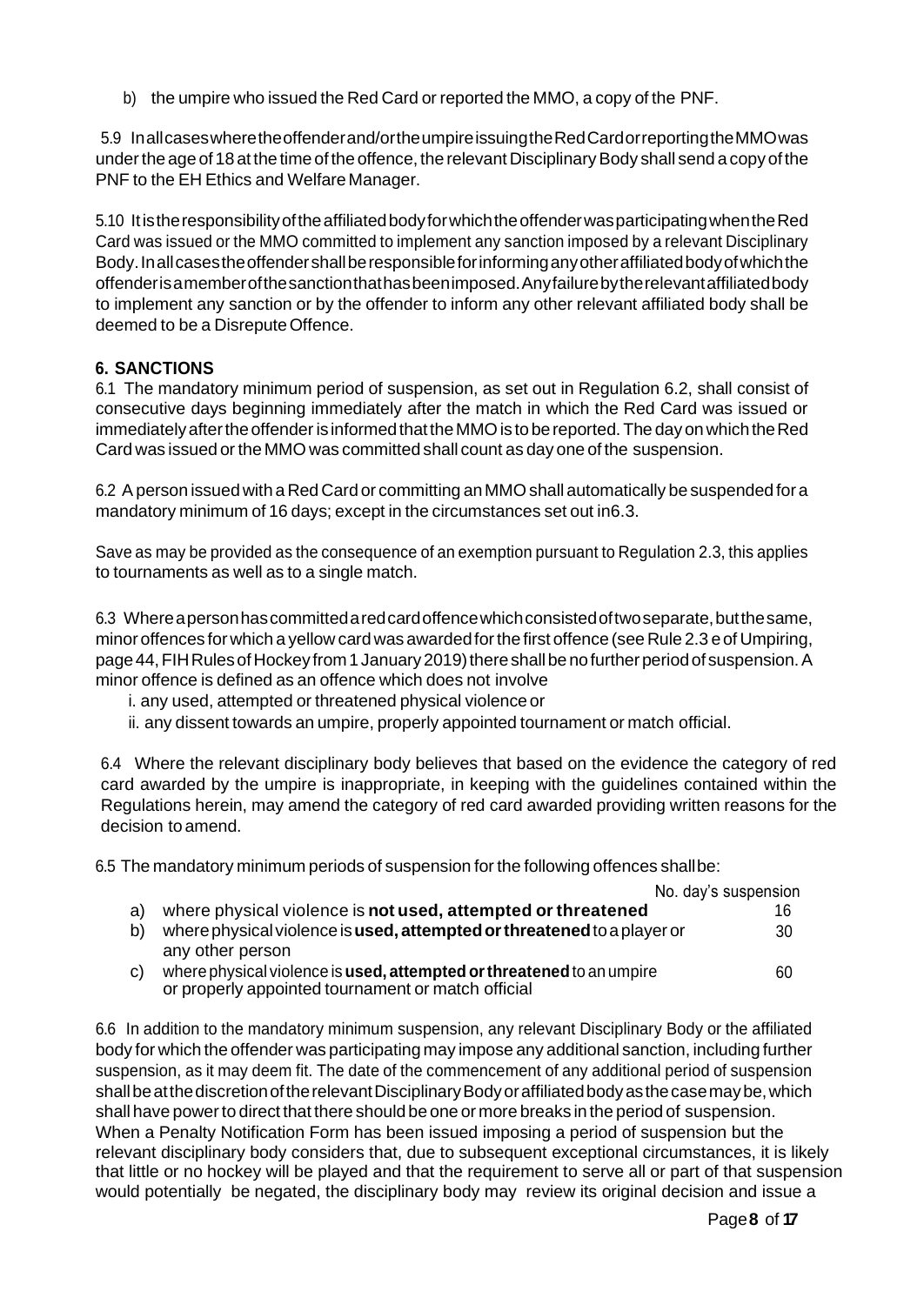fresh PNF providing that any outstanding period of the suspension shall be served at a different time or times. For the avoidance of doubt:-

6.6a.1 Any review of a penalty under this Regulation by a disciplinary body is restricted only to the period(s) for service of any outstanding suspension and does not include an opportunity to review the original penalty itself

6.6a.2 The offender may appeal against the outcome of any review under Part 7 and 8 regardless of whether or not any appeal was made in respect of the original PNF

6.7 In cases of premeditated or serious offences, substantially more severe sanction than the periods of mandatory minimum suspension prescribed in Regulation 6.5 should be imposed. In particular, but not exclusively, personal insults to an umpire or match official, the use of a stick, punching or kicking and/or group violence should be severely penalised.

6.8 Where the relevant Disciplinary Body is an ADP, an AADA shall not impose a period of suspension, in thecaseofanoffenceincategories(a)and(b)ofRegulation6.5,greaterthan30days,orinthecaseof category(c)ofRegulation6.5,greaterthan60days,withoutfirstobtainingtheapprovalinwritingofthe ADA.

6.9 For a second or subsequent Red Card Offence or MMO in any period of 12 months, commencing on the date of the first offence, the mandatory minimum period of suspension imposed shall be double that prescribed in Regulation 6.5. (For the purpose of this clause, red cards issued for 2 minor offences as per Clause 6.3 shall not be counted.). Further the relevant Disciplinary Body should also have regard to whether the particular offender has been held to have committed any Disrepute Offence since the first offence and, if so, the nature of the Disrepute Offence and the sanction imposed.

6.10 An additional sanction may include an extension of the scope of the exclusion from hockey activities referred to in Regulation 4.5 and/or a fine.

6.11 Where a period of suspension has been imposed on an offender and the relevant Disciplinary Body becomes aware of evidence that the offender may have been or may be in breach of the terms of the suspension, the relevant Disciplinary Body may impose a further period of suspension in accordance with the procedure set out in Regulations 6.13 and 6.14.

6.12 Upon becoming aware of a breach of a period of suspension the Disciplinary Body shall, as soon as reasonably practicable, notify the offender and the relevant affiliated body of the alleged breach by sending the relevant affiliated body a summary in writing of the facts alleged to constitute a breach of the suspension.

6.12.1 The offender and/or his affiliated body may make representations in writing to the DisciplinaryBodyonanymatterswhichtheoffenderwishestohavetakenintoconsideration before the Disciplinary Body decides that there has been a breach and, if there has been a breach, the additional sanction to be imposed. Such representations must be received by the Disciplinary Body not later than 4.00 pm on the seventh day after the date that the notification was sent to the affiliated body. Forthis purpose, thefirst day is the day that such notification was sent.

6.12.2 Upon receipt of such representations, or after 4.00pm on the seventh day after the date that the notification was sent to the affiliated body, whichever is the sooner, the Disciplinary Body shall, within 72 hours thereafter, reach its decision as to whether there has been a breach and,ifso,thefurthersanctiontobeimposedandnotifytheoffenderandtherelevantaffiliated body by completing and sending to the affiliated body a PNF. Such notification shall contain details of the further sanction imposed and succinct reasons for thedecision.

6.12.3 Where there has been a breach of a period of suspension, the further period of suspension imposed should, save in exceptional circumstances, be not less than double the period of suspension imposed for the originaloffence.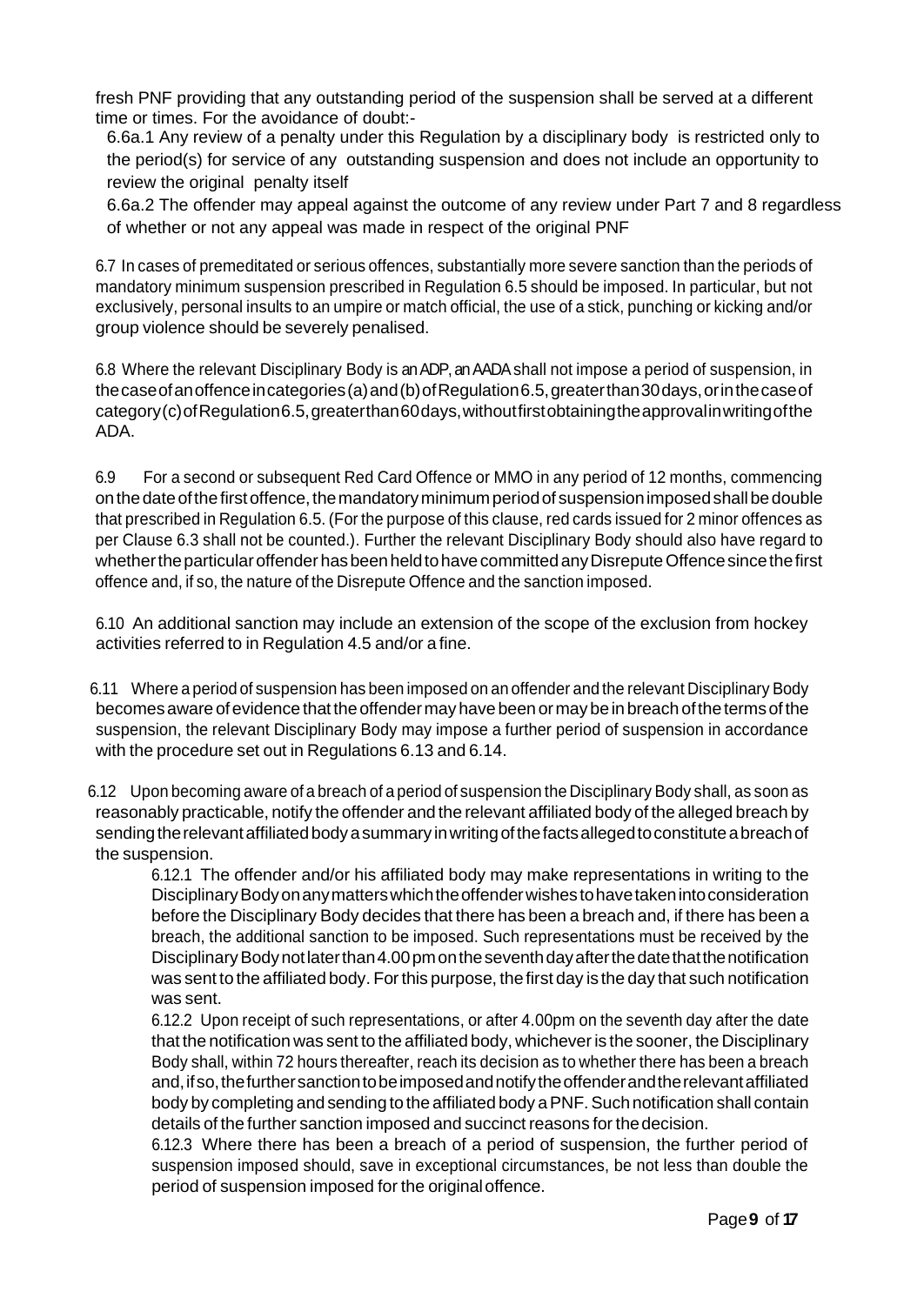- 6.12.4 In addition to the notification referred to in Regulation6.13.2:
	- a) where the relevant Disciplinary Body is the NDP, a copy of the PNF should be sent to the relevant ADA
	- b) where the relevant Disciplinary Body is an ADP , a copy of the PNF should be sent to the NDO

6.13 Regulations5.5.3and5.5.4shallapplyforthepurposesofanyAppealagainstadecisionmade under Regulations 6.12 and 6.13.

6.14 The provisions contained in Regulations 6.12 and 6.13 are without prejudice to the powers of any Disciplinary Body to treat the breach of any sanction imposed following the issuing of a Red Card or the commission of a MMO as a DisreputeOffence.

# **7. APPEALS**

7.1 Thereshallbenorightofappealinrespectofthefirst16daysofamandatoryperiodofsuspension imposedforaRedCardOffenceoranMMObutanAppealBodyinanexceptionalcasemaysetaside the Red Card or MMO following anAppeal.

7.2 Appeals shall be determined by one of the following Appeal Bodies:

- a) theEH Appeal Panel, for appeals from decisions of the NDP and, subject to Regulation 7.10, from decisions of aADAP;
- b) anADAP,forappealsfromdecisions of an ADP .

Subject to Regulation 7.10, the parties to any Appeal are EH on the one hand and the Appellant on the other. Regulations 7.3 to 7.9 inclusive shall not apply to an Appeal from an ADAP to the EH AppealPanel.

7.3 An Appeal must be commenced by an Appeal Notice, and:

7.3.1 An Appeal Notice must be in writing and should be by the completion of an EH Appeal Notice Form but the Chairman of the relevant Appeal Body may accept any document purportingtobeanAppealNoticeprovideditcontainssufficientdetailsfortheAppealBodyto know the nature of the decision appealed against and the grounds for the Appeal.

7.3.2 An Appeal Notice should state whether the Appeal is in respect of the whole of a decision or only the sanction imposed.

7.3.3 An Appeal Notice must state whether an Oral Hearing is requested. If the Appeal Notice does not request an Oral Hearing, the Appeal will be dealt with on the basis of written submissions only.

7.3.4 AnAppealNoticemustbereceivednotlaterthan7daysafterreceiptbytheAppellantof the notification of the decision or sanction appealed against.

7.3.5 In the case of an Appeal from the NDP, the Appeal Notice should be sent to the NDO marked for the attention of the EH Appeal Panel.

7.3.6 InthecaseofanAppealfroman ADP,theAppealNoticeshouldbesenttothe relevant ADA marked for the attention of theADAP.

7.3.7 An Appeal Notice must include the Appellant's address for service of any documents, including, if the Appellant is willing to accept service by fax and/or email, a fax number and/or email address.

7.4 An Appellant must send with the Appeal Notice the appropriate deposit asfollows:

- a) Appeal to an ADAP £100
- b) Appeal to the EH Appeal Panel £150

Failure to pay this deposit shall render the Appeal void and of no effect. If an Appeal is successful in whole or part, the relevant Appeal Body may, at its discretion, direct that all or part of the deposit be refunded. If an Appeal is unsuccessful, in whole or in part, after an Oral Hearing the relevant Appeal Body may direct the Appellant to pay all or part of the costs and expenses of the Appeal to be summarily assessed by the relevant Appeal Body at the conclusion of the Hearing.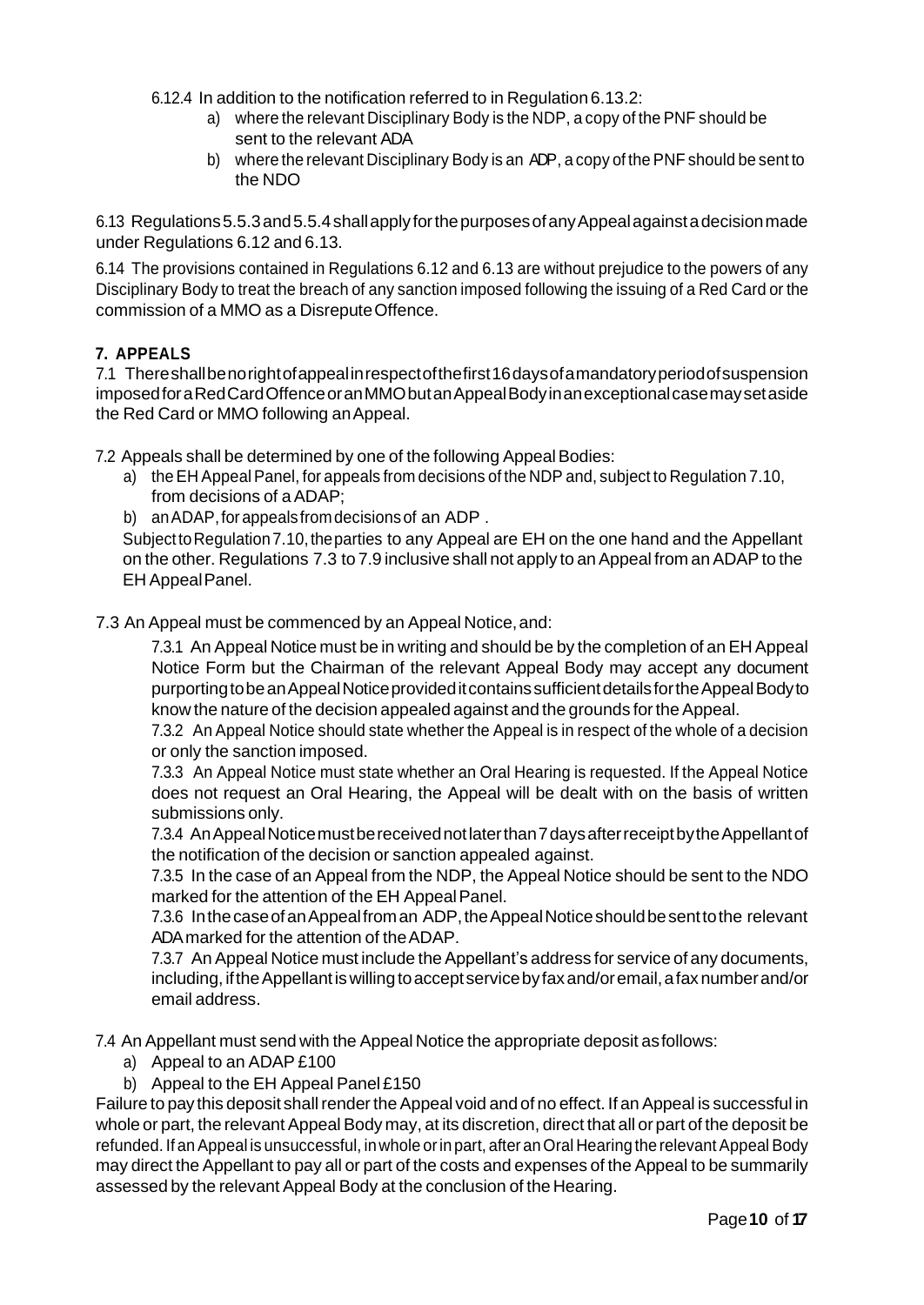7.5 The Chairman of the relevant Appeal Body may, upon the application in writing made by or on behalf of the

Appellant:

7.5.1 Stay, suspend or vary any penalty that is the subject of an Appeal pending determination of the Appeal;and/or

7.5.2 in exceptional circumstances, extend the time for appealing set out in Regulation 7.3.4. uponsuchterms,ifany,astheChairmanmaythink fit.ThedecisionoftheChairmanshallbe final.

7.6 Where an Appeal Notice does not expressly request an Oral Hearing, the following provisions shall apply:

7.6.1 Save as provided in Regulation 7.6.2 the only documents and evidence that may be considered by the Appeal Body are the documents and witness statements before the relevant Disciplinary Body when the decision appealed against was made and the documents setting out and giving the reasons for the decision appealed against, save that the Appellant may, within 14daysofthedateoftheAppealNotice,sendtotheAppealBodyfurtherwrittensubmissions. 7.6.2 If either party wishes the Appeal Body to consider further evidence not previously considered by the relevant Disciplinary Body, the Appeal Body shall consider such evidence provided that:

- a) such further evidence is sent to the Appeal Body and the other party within 14 days of the date of the Appeal Notice;
- b) such further evidence is in the form of written statements and/or copy documents certified as being true by the person submitting the evidence;
- c) the other party may reply in writing to such further evidence by making representations and/or submitting further evidence, such reply to be received by the Appeal Body not later than 21 days after the date of the AppealNotice;
- d) either party may request the Appeal Body to hold an Oral Hearing where any further evidence has been sent to the Appeal Body if such request is in writing and received by the Appeal Body within 21 days of the date of the Appeal Notice. In such a case the Appeal Body cannot decide the Appeal and must direct an Oral Hearing, and the provisions of Regulation 7.6.4(4) shall apply.
- 7.6.3 As soon as reasonably practicable after the expiration of 21 days from the date of the Appeal Notice, the Appeal Body shall consider the Appeal.
- 7.6.4 Having considered the Appeal, the Appeal Body may either:
	- a) allow the Appeal;or
		- b) allow the Appeal in part, in which case it may impose any lesser penalty than that imposed by the Disciplinary Body appealed from; or
		- c) dismiss the Appeal and confirm the decision appealed against including any penalty imposed; or
	- d) if the Appeal Body decides that it cannot reach a conclusion without an Oral Hearing or is minded to increase the sanction imposed by the relevant Disciplinary Body, the Appeal Body shall direct an Oral Hearing of the Appeal, in which case the NDO, on behalf of the EH Appeal Panel, or the Secretary to the relevant ADAP shall as soon as reasonably practicable serve on the parties to the Appeal notice in writing stating the date, time and place at which the Appeal Body will hold the hearing together with a copy of the Guidelines for Oral Appeal Hearings set out in Appendix 2.

7.6.5 The decision of the Appeal Body shall be notified in writing to the parties to the Appeal within48hours of the decision. Succinct reasons for the decision shall be sent to the parties to the Appeal within 7 days of thedecision.

7.7 Where an Appeal Notice expressly requests an Oral Hearing, as soon as reasonably practicable after the Appeal Notice has been received the NDO, on behalf of the EH Appeal Panel, or the Secretary to the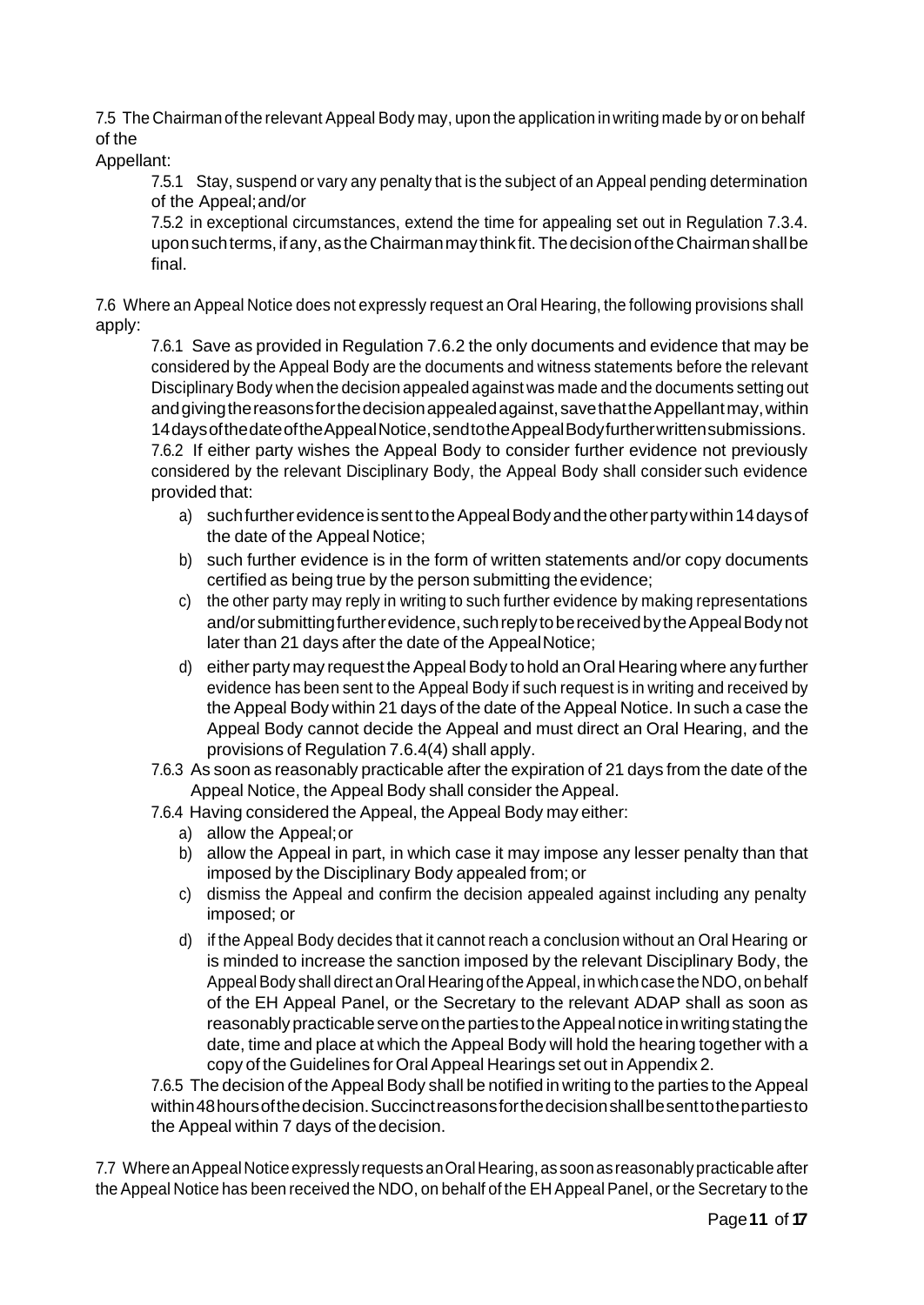relevantADAPshallserveontheAppellantanoticeinwritingstatingthedate,timeandplaceatwhich the Panel will hold the hearing together with a copy of the Guidelines for Oral Appeal Hearings setout in Appendix 2hereto.

7.8 At the conclusion of the hearing of the Appeal, the Appeal Body may either:

- a) allow the Appeal; or
- b) allowtheAppealinpart,inwhichcaseitmayimposeanylesserpenaltythanthat imposed by the Disciplinary Body;or
- c) dismiss the Appeal, in which case it may impose any sanction that the Disciplinary Body appealed fromcouldhaveimposed,includingtheimpositionofagreaterperiodofsuspensionthanthat imposed by the Disciplinary Body.

7.9 The Appeal Body may direct the Appellant to pay all or part of the costs and expenses of the Appeal to be summarily assessed by the Appeal Body at the conclusion of the hearing. Where the Appellant is directedtopayanycostsandexpensestheAppealBoardmayimposeaperiodofsuspensiononthe Appellant, or extend any period of suspension already imposed, until such time as the costs and expenses have been paid in full.

7.10 The decision of the Appeal Body shall be notified in writing to the parties to the Appeal within 48 hoursofthedecision.SuccinctreasonsforthedecisionshallbesenttothepartiestotheAppealwithin 7 days of the decision.

7.11 In addition to the parties to the Appeal, the details of the decision of an Appeal Body at the conclusion of an Appeal shall be notified in writing within 72 hours of the decision asfollows:

- a) to the NDO, the relevant ADA and the relevant affiliated body; and
- b) to the umpire who issued the Red Card or reported theMMO.

7.12 Subject to Regulation 8.1 below the decision of an Appeal Body shall befinal.

#### **8. FURTHER APPEALS**

8.1 Following a decision of an ADAP, either of the parties may request permission for a Further Appeal to be heard by the EH Appeal Panel. EH may request a Further Appeal notwithstanding that the ADAP may have dismissed the particular Appeal in whole or inpart.

8.2 Permission for a Further Appeal shall only be granted if, inthe view of the Chairman of theEH Appeal Panel:

- a) thecircumstancesofandtheprocedureadoptedfollowingtheissueoftheparticularRed Card or the commission of the particular MMO and/or the sanction imposed were exceptional and/or disclose a material irregularity; and
- b) it is in the general interest of the individuals and affiliated bodies involved in the sport of hockey that the particular Red Card or MMO should be adjudicated upon by the EH Appeal Panel; and
- c) the proposed Further Appeal has a reasonable prospect of success.

8.3 A request for permission for a Further Appeal must be made within 14 days of the reasons for the decision of the relevant ADAP being sent pursuant to Regulation 7.6.5.

8.4 A request for permission for a Further Appeal must be in writing in a document headed "Further Appeal Request" sent to the NDO marked for the attention of the Chairman of the EH Appeal Panel together with copies of the following:

- a) the relevant RCRF andPNFs;
- b) the Appeal Notice to the relevant ADAP;
- c) the decisions made by the relevant Disciplinary Body and the ADAP together with any written reasons;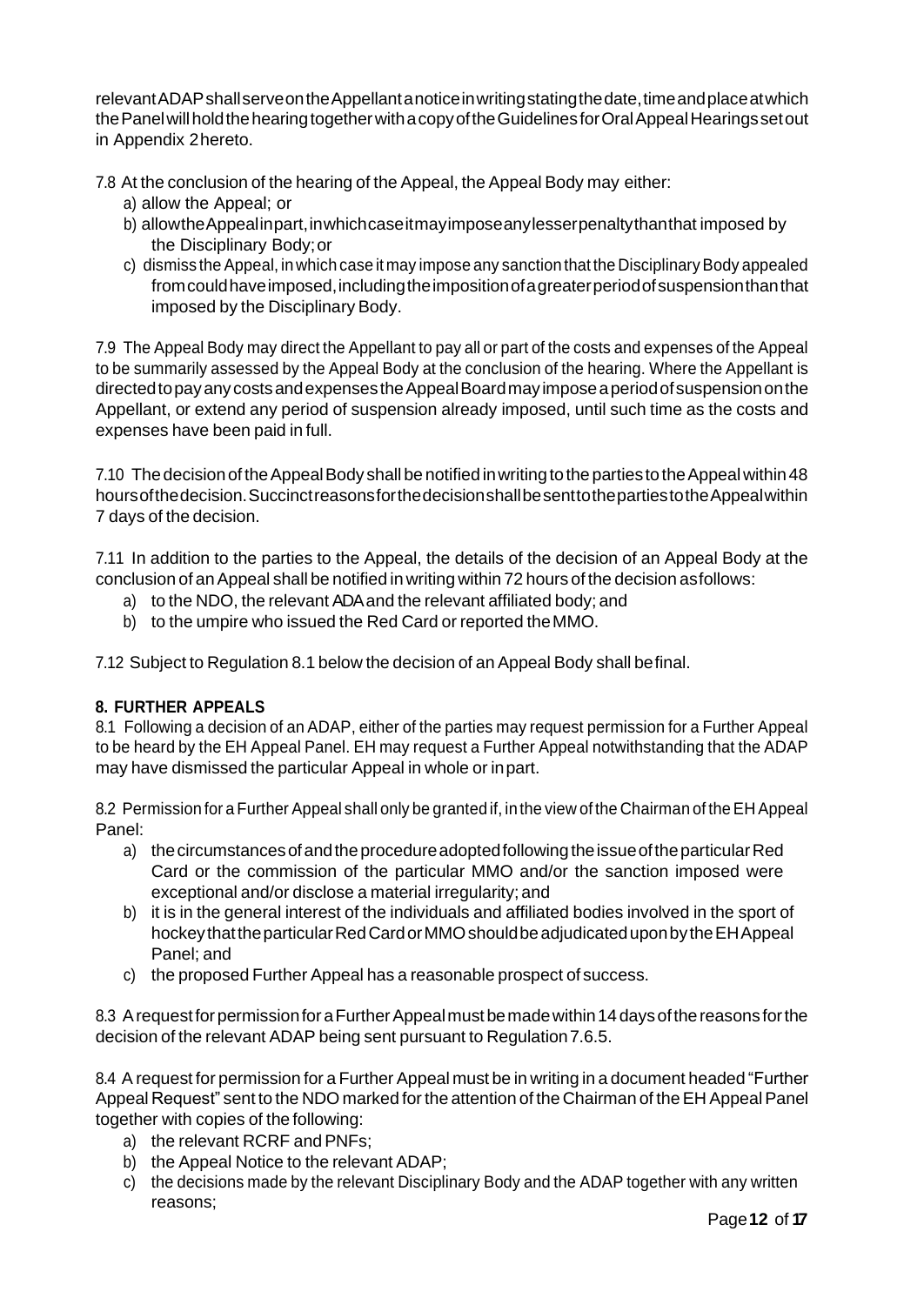- d) the written representations and any witness statements produced for the Disciplinary Body and/or the ADAP;and
- e) any other documents relied on.

The above copy documents should be sent in an indexed and paginated bundle.

8.5 The Further Appeal Request should include a summary of the facts and matters relied upon to satisfy the requirements for permission for a Further Appeal as set out in Regulation 8.2. If permission is granted the Further Appeal Request shall become the Appeal Notice for the purposes of the Further Appeal.

8.6 As soon as reasonably practicable after receipt of the Further Appeal Request and the accompanying copy documents, the Chairman of the EH Appeal Panel shall consider the Request. 8.7 The decision of the Chairman shall be notified in writing to the parties to the intended Further Appeal. If the decision is to permit the Further Appeal no reasons will be given, but if the decision is to refuse permission, such notification shall include succinct reasons for thedecision.

8.7 The decision of the Chairman of the EH Appeal Panel shall befinal.

8.8 IfpermissionforaFurtherAppeal isgranted,suchAppealshallbeanOralHearing.TheNDO,on behalf of the EH Appeal Panel, shall serve on the parties to the Further Appeal a notice in writing stating the date, time and place at which the EH Appeal Panel will hold the Hearing. The Guidelines for Oral Appeal Hearings set out in Appendix 2 shall be followed so far as possible, subject to the discretion of the Chairman of the EH Appeal Panel to adapt the procedure having regard to the circumstances of the particular case, in the preparation and hearing of theFurther

Appeal, save that, where the Further Appeal has been made by EH:

- a) references in the Guidelines to "the Appellant" should be construed as references to the Respondent to the Further Appeal;
- b) both parties to the Further Appeal should prepare in advance of the hearing a schedule containing a summary of theirrespective actual andanticipated costs and expenses of and occasioned by theAppeal;
- c) if the Further Appeal is unsuccessful, in whole or in part, the EH Appeal Panel may direct that all or a proportion of the costs and expenses of the Respondent be paid by EH, in which case the Panel shall summarily assess the amount to be paid.

8.9 Where an individual is the unsuccessful party to a Further Appeal, such party may be directed to pay all or part of the costs and expenses of the Further Appeal. The EH Appeal Panel may impose a period of suspension on such an individual, or extend any period of suspension already imposed, until such time as the costs and expenses directed to be paid have been paid in full.

8.10 InanycasetheEHAppealPanelmay,atitsdiscretion,directthatalloranypartofthedepositpaid for the purposes of the relevant Appeal to the ADAP be refunded.

8.11 Regulations 7.8, 7.10 and 7.11 shall apply for the purpose of the Further Appeal.

8.12 The decision of the EH Appeal Panel shall befinal.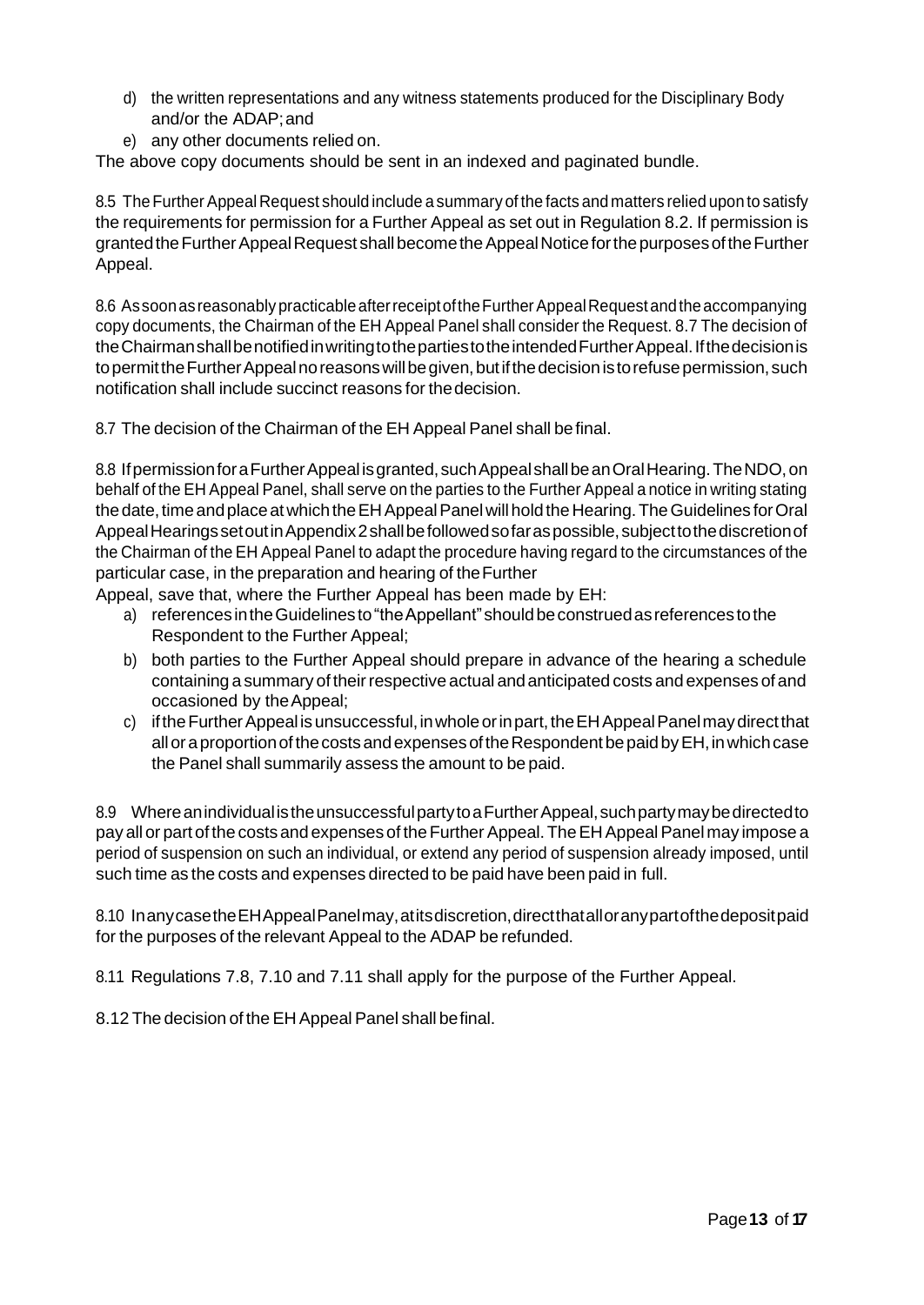# **APPENDIX 1**

|                                                                             | Definitions and Abbreviations |                                                                                                                                                                                                                                                                                                                                                                                                        |
|-----------------------------------------------------------------------------|-------------------------------|--------------------------------------------------------------------------------------------------------------------------------------------------------------------------------------------------------------------------------------------------------------------------------------------------------------------------------------------------------------------------------------------------------|
|                                                                             | "AADA"                        | means an Assistant Area Disciplinary Administrator                                                                                                                                                                                                                                                                                                                                                     |
|                                                                             | "ADA"                         | means an Area Disciplinary Administrator                                                                                                                                                                                                                                                                                                                                                               |
|                                                                             | "ADAP"                        | means an Area Disciplinary Appeal Panel                                                                                                                                                                                                                                                                                                                                                                |
|                                                                             | "ADP"                         | means an Area Disciplinary Panel                                                                                                                                                                                                                                                                                                                                                                       |
|                                                                             | "Area"                        | means an Area Hockey Association Limited as defined in EH's Articles of<br>Association                                                                                                                                                                                                                                                                                                                 |
|                                                                             | "Affiliated body"             | means any Member of EH, other than an individual Member, and includes the<br>National Programme Umpires Association and any club, school, corporation,<br>association, umpiring association or organisation for which an individual may<br>participate or with which an individual may be principally connected at any<br>material time and which is part of an affiliated body that is a Member of EH |
|                                                                             | "Appeal Body"                 | means the body appointed under the Red Card and MMO Regulations and the<br>Disrepute Offence Regulations for the purposes of an Appeal in any particular<br>case                                                                                                                                                                                                                                       |
| "Area Standing Committee" means the England Hockey Areas Standing Committee |                               |                                                                                                                                                                                                                                                                                                                                                                                                        |
| "CDO"                                                                       |                               | means a Club Disciplinary Officer or person deemed to be a CDO                                                                                                                                                                                                                                                                                                                                         |
|                                                                             |                               | "Disciplinary Body" means the appropriate individual, committee, panel or other body responsible in<br>the circumstances of any particular case for imposing and/or enforcing any of<br>the provisions of the Red Card and MMO Regulations and the Disrepute<br><b>Offence Regulations</b>                                                                                                             |
|                                                                             |                               | "Disrepute Advisory means a panel of persons appointed from time to time by EH for the                                                                                                                                                                                                                                                                                                                 |
|                                                                             | Panel"                        | purposes of providing advice to the NDO on the use and application of the<br>Disrepute Offence Regulations in relation to any incident that may be referred<br>to the NDO for decision or advice                                                                                                                                                                                                       |
|                                                                             |                               | "Disrepute Complaint" means the description of conduct which must be set out in an EH Disrepute<br>Incident Form pursuant to Regulation 4.2 of the Disrepute Offence Regulations<br>Form and is alleged to be a Disrepute Offence                                                                                                                                                                      |
|                                                                             | "DisreputeOffence"            | meansan offence as more particularly described in Regulation 4.1 of the<br><b>Disrepute Offence Regulations</b>                                                                                                                                                                                                                                                                                        |
|                                                                             | "EH Appeal Panel"<br>"EH"     | means the England Hockey Appeal Panel<br>means England Hockey Limited, the National Governing Body for hockey in<br>England                                                                                                                                                                                                                                                                            |
|                                                                             | "EHF"                         | means the European Hockey Federation                                                                                                                                                                                                                                                                                                                                                                   |
|                                                                             | "EHL"                         | means the English Hockey League                                                                                                                                                                                                                                                                                                                                                                        |
|                                                                             | "FH"                          | means the International Hockey Federation                                                                                                                                                                                                                                                                                                                                                              |
|                                                                             | "Member"                      | means an individual, corporation, association or organisation admitted to<br>membership (of any class or category) of EH whether entitled to vote at a<br>General meeting of EH or not                                                                                                                                                                                                                 |
|                                                                             | "MMO"                         | means a Match Day Misconduct Offence                                                                                                                                                                                                                                                                                                                                                                   |
|                                                                             | "NDO"                         | means the National Disciplinary Officer                                                                                                                                                                                                                                                                                                                                                                |
|                                                                             | "NDP"                         | means the National Discipline Panel                                                                                                                                                                                                                                                                                                                                                                    |
|                                                                             | "PNF"                         | means a Penalty Notification Form                                                                                                                                                                                                                                                                                                                                                                      |
|                                                                             | "RCRF"                        | means a Red Card and Match Day Misconduct Report Form                                                                                                                                                                                                                                                                                                                                                  |
|                                                                             | "Red Card Offence"            | means an offence during a game as more particularly referred to in Part 4 of<br>the Red Card and MMO Regulations                                                                                                                                                                                                                                                                                       |
|                                                                             |                               | "The Disrepute Offence Regulations" means the England Hockey Disrepute Regulations                                                                                                                                                                                                                                                                                                                     |

"The Red Card and MatchDayMisconductOffence Regulations" means theEnglandHockeyRedCardand MatchDayMisconductOffence Regulations

"TheEHEthics andWelfareManager" means theEnglandHockeyEquity,EthicsandWelfare Manager appointed from time to time by England Hockey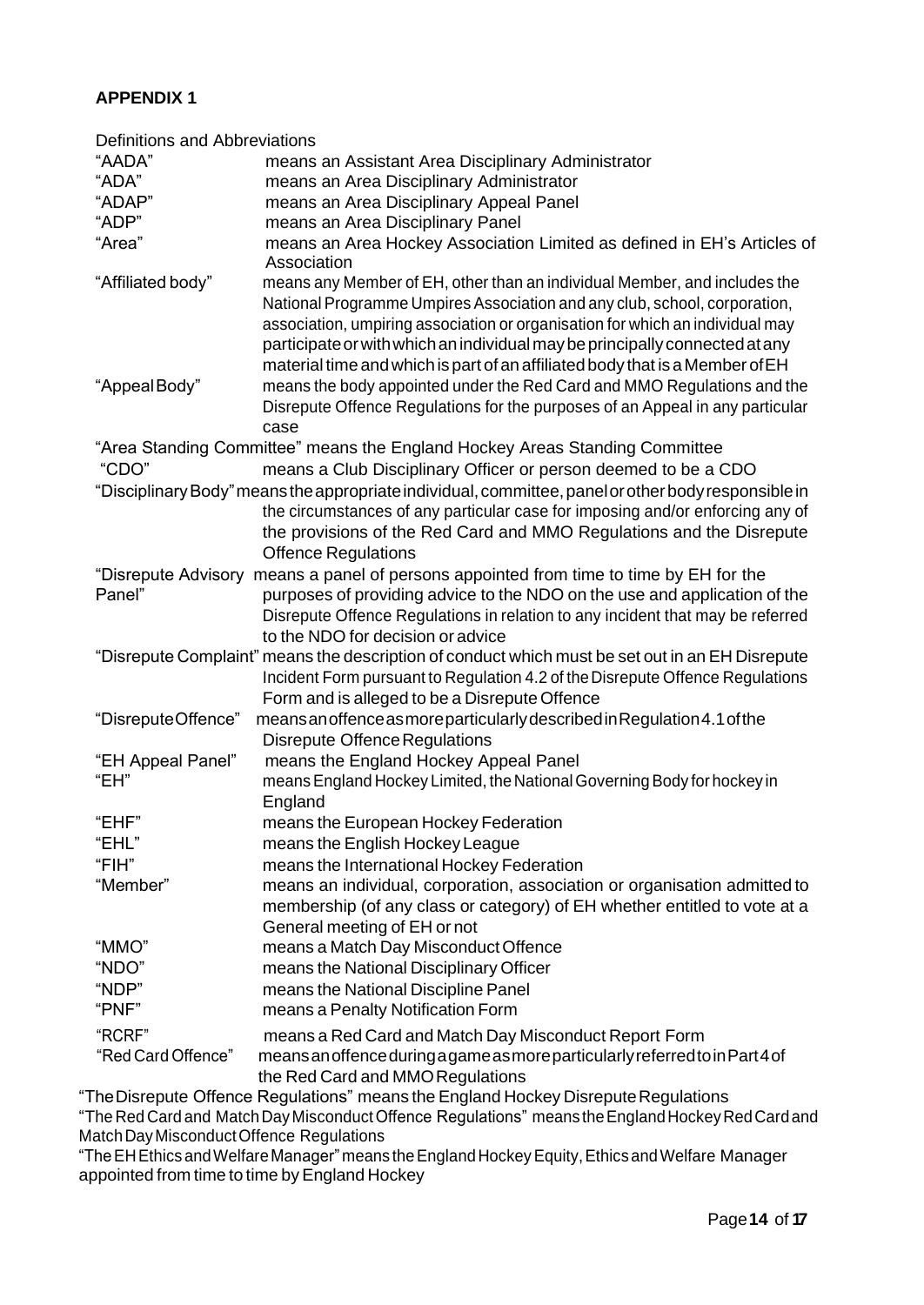# **APPENDIX 2**

## **Guidelines for Oral Appeal Hearings**

- 1. In these Guidelines, "the Panel" means either the EH Appeal Panel or the appropriate ADAP. "The Chairman" means the Chairman of the EH Appeal Panel or the appropriate ADAP that is to hear the particular Appeal.
- 2. The parties to any Appeal hearing are EH on the one hand and the Appellant on the other. EH should be represented by the NDO, or the relevant ADA or AADA but may appoint another individual as its representative. The Appellant may appear in person and/or be represented at the hearing. If under the age of 18 years, the Appellant is entitled to be accompanied by a person having parental responsibility as defined in the Children Act 1989 or nominated as a representative by such a person.
- 3. Although an Appeal, at the Oral Hearing the burden shall be upon EH to satisfy the Panel that the decisionthatisthesubjectoftheAppealshouldbeupheld.Whereanyfactisrequiredtobeproved the Panel shall regard it as proved if proved on the balance of probabilities provided that, if any criminal act, or fraud or dishonesty is alleged against the Appellant, the allegation is only to be regarded as proved if it has been proved beyond reasonable doubt.
- 4. TheChairmanmaypostponethehearingonhisowninitiative,orupontheapplicationinwritingof EH ortheAppellant, as he may think fit, in which case notice inwriting stating the new date, time and place at which the Panel will hold the Hearing will be served on the Appellant not less than 7 days before the new hearing.
- 5. Where appropriate, and at the discretion of the Chairman, two or more Appeals may be heard together.
- 6. Save in exceptional circumstances, and subject to the discretion of the Chairman, no person may give evidence before the Panel unless a signed witness statement has previously been produced in accordance with theseGuidelines.
- 7. IfEH wishes to rely on anywitness statements or documents in addition to those supplied to the Appellant prior to the making of the decision that is the subject of the Appeal, copies thereof must be sent to the Appellant not less than 14 days prior to the hearing. If the Appellant wishes to rely onanywitnessstatementsordocumentsinadditiontothoseproducedpriortothedecisionthatis the subject of the Appeal, copies thereof must be sent to the NDO or the Secretary to the relevant ADAP as the case may be not less than 7 days before the hearing.
- 8. Anywitnessstatementmustbesignedbythemakerofthestatementbutthewitness(unlessalso aparty)willnotberequiredtoattendthehearingunless,notlessthan72hoursbeforethehearing, a party informs the NDO orthe Secretary to the relevant ADAP as the case may be that the presence of the witness is required, in which case the NDO or the Secretary of the relevant ADAP shall so inform the witness. Where a witness statement has been produced but the witness does not appear at the hearing having been requested to attend, the witness statement may be admitted as evidence at the discretion of the Chairman, subject to the Panel giving such weight to the statement as it thinks fit having regard to the fact that there will have been no opportunity to question the maker of the statement.
- 9. Procedure at Oral Hearings shall be informal, the details being at the discretion of the Chairman. TheChairmanmayamendandadapttheprocedureinordertodojusticeintheparticularcase.
- 10. The attendance of the Appellant (or its duly appointed representative if an affiliated body) is required at the Oral Hearing, but if the Appellant nevertheless fails to attend, the hearing may proceed in the absence of the Appellant if the Panel is satisfied that all relevant procedures requiring the attendance of the Appellant have been complied with and that no acceptable explanation for the absence has been provided. Should the Panel not be so satisfied, it shall have power to adjourn the hearing to such time and date as it may think fit.
- 11. A record of each Oral Hearing shall be taken and retained by EH for not less than 2years.
- 12. The Panel may adjourn the hearing from time to time and upon such terms as it may thinkfit.
- 13. On an Appeal in respect of a Red Card Offence or an MMO and on an Appeal in respect of a Disrepute Offence where the initial Disrepute Complaint was made by an umpire, the umpire who issued the RedCardorreportedtheMMOormadetheDisreputeComplaintasthecasemaybeisentitledto be independently represented at the hearing.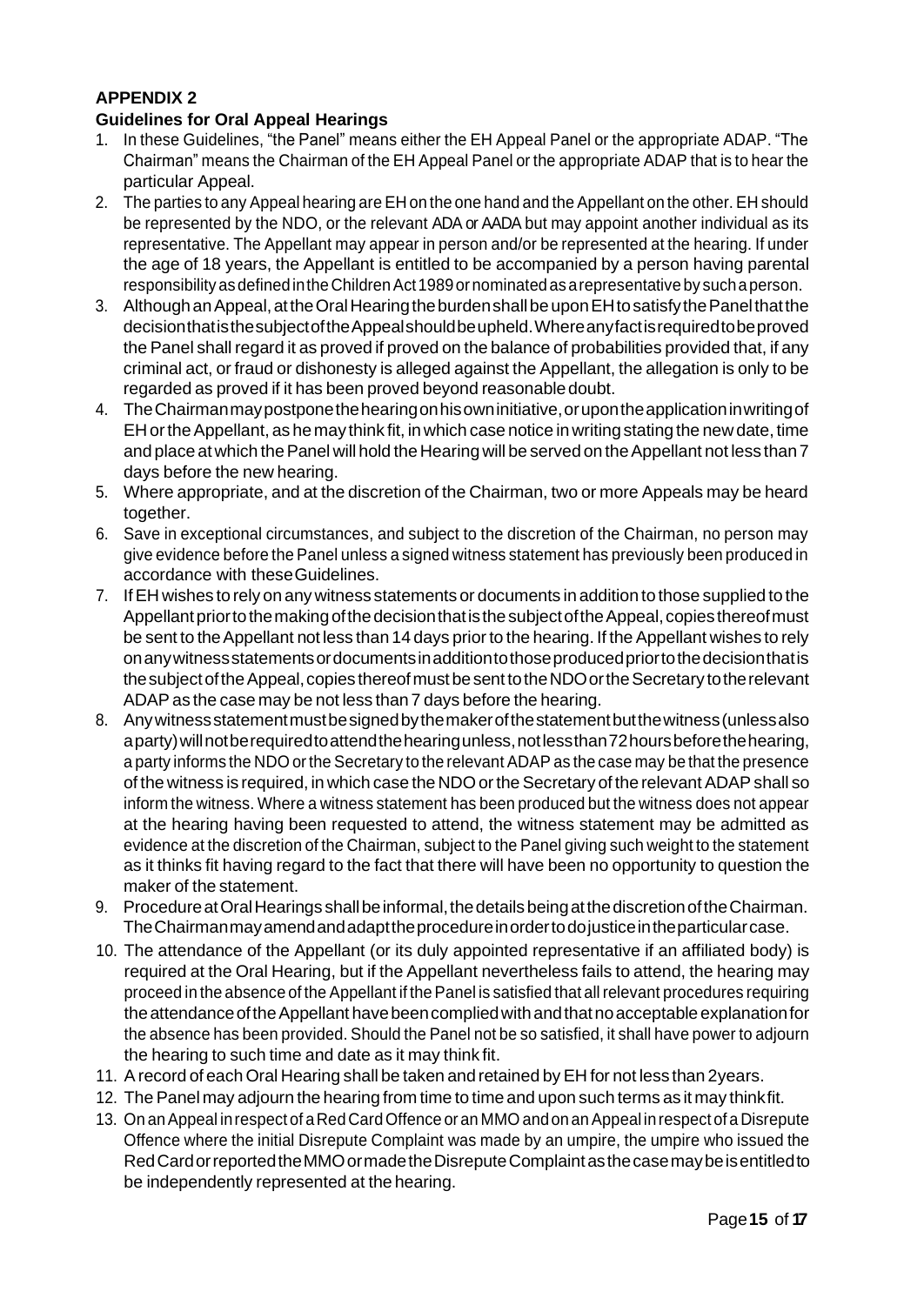- 14. Unless otherwise directed by the Chairman prior to the hearing, the NDO or the Secretary to the appropriate ADAP shall prepare a bundle of documents ("the Appeal Bundle") for use at the Appeal. The Appeal Bundle should contain copies of all documents and witness statements intended for use at the Appeal, paginated and indexed. Seven copies of the Appeal Bundle should be produced: one for each member of the Panel, one for the Appellant, one for the EH representative, one for the umpire in the case of an Appeal in respect of a Red Card Offence or an MMO or a Disrepute Complaint made by an umpire, and one for the use of witnesses at the hearing. Copies of the Appeal Bundle should be supplied to the members of the Panel, the Appellant, the EH representative and the umpire (if appropriate) not less than 48 hours before the hearing.
- 15. Prior to the hearing, the NDO or the Secretary to the appropriate ADAP shall prepare a schedule containing a summary of the actual and anticipated costs and expenses of and occasioned by the Appeal.
- 16. Subject to the discretion of the Chairman in any particular case, the procedure at the Appeal hearing will be asfollows:

16.1 The Chairman will introduce the members of the Panel and ascertain the identity and role of all those present.

16.2 The decision that is the subject of the Appeal shall be read out by the EH representative. Unless the Panel indicate that the documents and witness statements in the Appeal Bundle have been read, the EH representative shall read out, or invite the members of the Panel to read, the documents and witness statements in the Appeal Bundle.

16.3 The Chairman shall then invite the Appellant to make a statement and the EH representative shall be entitled to ask the Appellant questions.

16.4 Any witness giving oral evidence against the Appellant shall be asked to verify his witness statement and, in the case of an umpire, the contents of the relevant RCRF. The witness shall be asked to correct any mistakes or omissions in his witness statement and may, with the permission of the Chairman, be asked questions by the EH representative, supplementing his evidence. The Appellant or the Appellant's representative may then question the witness. With the permission of the Chairman, the EH representative may then question the witness further upon any new matter arising out of the Appellant's or the Appellant's representative's questions.

16.5 Any witness giving oral evidence on behalf of the Appellant shall be asked to verify his witness statement. The witness shall be asked to correct any mistakes or omissions in his witness statement and may, with the permission of the Chairman, be asked questions by the Appellant or the Appellant's representative, supplementing his evidence. The EH representative may then question the witness. With the permission of the Chairman, the Appellant or the Appellant's representative (if any) may then question the witness further upon any new matter arising out of the EH representative's questions.

16.6 WheretheAppealisconcernedwithaRedCardOffenceoranMMOmadebyanumpire,the umpireortheumpire'srepresentativemay,ifandwhenpermittedbytheChairman,questionany witness.

16.7 The Chairman and any member of the Panel, with the consent of the Chairman, may at any stage of the hearing question any witness, the EH representative, the Appellant and the Appellant's representative if any.

16.8 At the conclusion of the evidence the Appellant or, if represented, the Appellant's representative shall be invited to make final submissions as to whether the decision appealed against should beupheld.

16.9 If so required by the Chairman, the EH representative may be invited to make submissions concerning whether the decision appealed against should be upheld.

16.10 At the conclusion of the hearing the Chairman will either ask the parties to withdraw or the Panel will withdraw to consider its decision.

16.11 The Panel may either invite the parties to wait for its decision, or state that the announcement of the decision will be deferred and put in writing to be sent to the parties.

17. ThePanelmaydirectthatalloraproportionofthecostsandexpensesincurredinconnectionwith the Appeal as set out in the schedule referred to in 15 above should be paid by the Appellant, in which